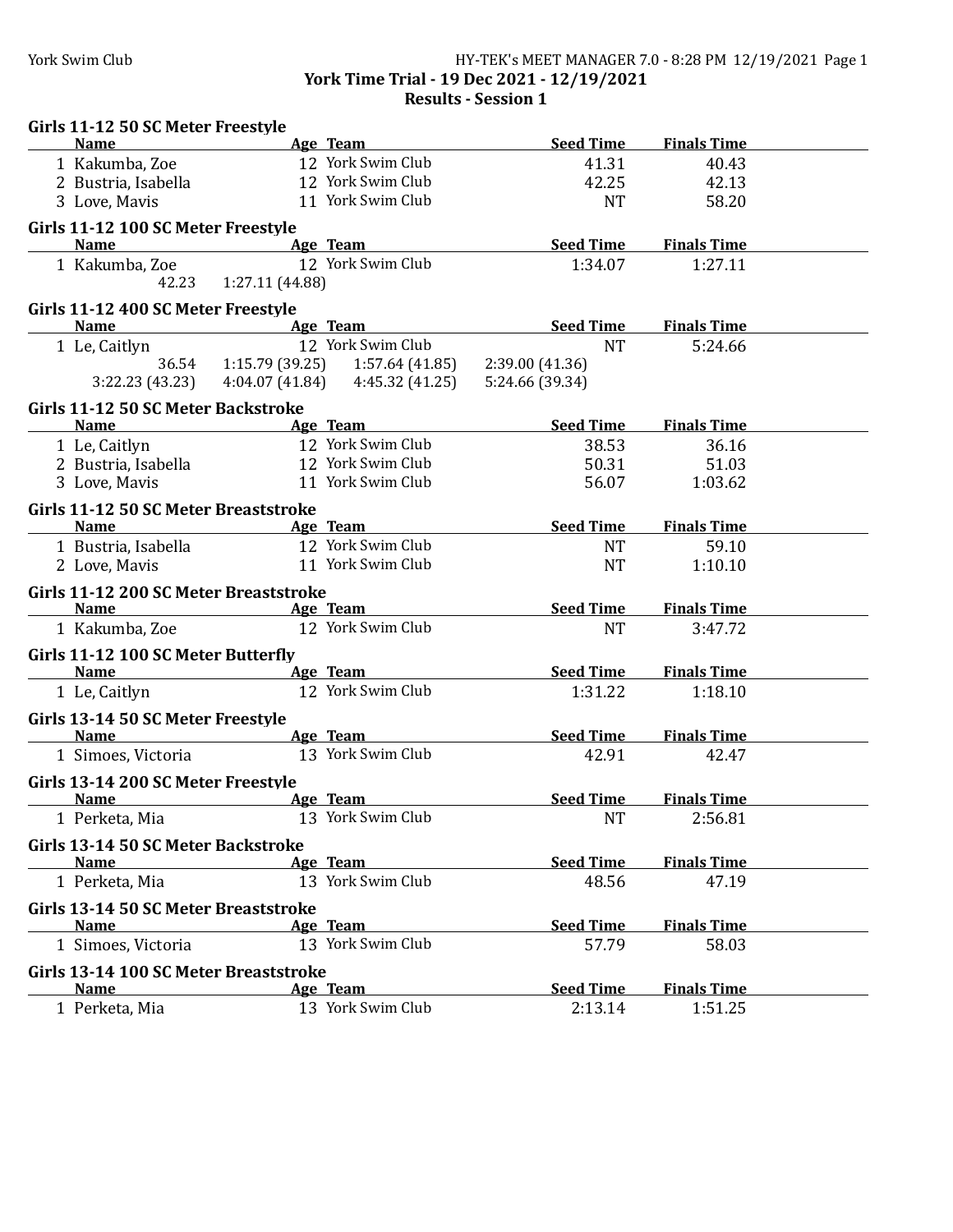## York Swim Club HY-TEK's MEET MANAGER 7.0 - 8:28 PM 12/19/2021 Page 2

**York Time Trial - 19 Dec 2021 - 12/19/2021**

**Results - Session 1** 

| (Girls 13-14 100 SC Meter Breaststroke)               |                             |                                     |                             |                    |  |
|-------------------------------------------------------|-----------------------------|-------------------------------------|-----------------------------|--------------------|--|
| <b>Name</b>                                           |                             | Age Team                            | <b>Seed Time</b>            | <b>Finals Time</b> |  |
| 2 Simoes, Victoria                                    | $1:00.27$ 2:06.71 (1:06.44) | 13 York Swim Club                   | <b>NT</b>                   | 2:06.71            |  |
| Girls 15 & Over 50 SC Meter Freestyle                 |                             |                                     |                             |                    |  |
| <b>Name</b>                                           |                             | Age Team                            | <b>Seed Time</b>            | <b>Finals Time</b> |  |
| 1 Sansonetti, Germana                                 |                             | 18 York Swim Club                   | 29.19                       | 30.75              |  |
| 2 Yakubov, Evelyn                                     |                             | 17 York Swim Club                   | <b>NT</b>                   | 31.66              |  |
| Girls 15 & Over 100 SC Meter Freestyle                |                             |                                     |                             |                    |  |
| <b>Name</b>                                           | <b>Example 2</b> Age Team   |                                     | <b>Seed Time</b>            | <b>Finals Time</b> |  |
| 1 Duck, Julia<br>30.10                                | 1:02.12 (32.02)             | 17 York Swim Club                   | 59.05                       | 1:02.12            |  |
| 2 Yakubov, Evelyn                                     |                             | 17 York Swim Club                   | 1:07.69                     | 1:07.90            |  |
| 3 Ghanekar, Vedavati                                  |                             | 18 York Swim Club                   | 1:10.22                     | 1:11.94            |  |
| 4 Narciso, Maya                                       |                             | 17 York Swim Club                   | 1:14.02                     | 1:14.63            |  |
|                                                       |                             |                                     |                             |                    |  |
| Women 15 & Over 400 SC Meter Freestyle<br><b>Name</b> |                             | Age Team                            | <b>Seed Time</b>            | <b>Finals Time</b> |  |
| 1 Duck, Julia                                         |                             | 17 York Swim Club                   | 4:36.81                     | 4:46.78            |  |
| 31.11                                                 | 1:06.33 (35.22)             | 1:43.08 (36.75)                     | 2:20.08 (37.00)             |                    |  |
| 2:56.83 (36.75)                                       | 3:34.11(37.28)              | 4:11.48 (37.37)                     | 4:46.78 (35.30)             |                    |  |
| 2 Ciaravino, Angelica                                 |                             | 17 York Swim Club                   | <b>NT</b>                   | 5:07.04            |  |
| 33.31                                                 | 1:11.03(37.72)              | 1:49.37 (38.34)                     | 2:28.66 (39.29)             |                    |  |
| 3:08.47 (39.81)                                       | 3:48.57(40.10)              | 4:28.03 (39.46)                     | 5:07.04 (39.01)             |                    |  |
| Girls 15 & Over 100 SC Meter Backstroke               |                             |                                     |                             |                    |  |
| <b>Name</b>                                           |                             | Age Team                            | <b>Seed Time</b>            | <b>Finals Time</b> |  |
| 1 Sansonetti, Germana                                 |                             | 18 York Swim Club                   | 1:09.07                     | 1:12.71            |  |
| Women 15 & Over 50 SC Meter Breaststroke              |                             |                                     |                             |                    |  |
| <b>Name</b>                                           |                             | Age Team                            | <b>Seed Time</b>            | <b>Finals Time</b> |  |
| 1 Ciaravino, Angelica                                 |                             | 17 York Swim Club                   | 41.33                       | 39.59              |  |
| Women 15 & Over 100 SC Meter Breaststroke             |                             |                                     |                             |                    |  |
| <b>Name</b>                                           |                             | Age Team                            | <b>Seed Time</b>            | <b>Finals Time</b> |  |
| 1 Ciaravino, Angelica                                 |                             | 17 York Swim Club                   | 1:22.66                     | 1:25.36            |  |
| 2 Narciso, Maya                                       |                             | 17 York Swim Club                   | 1:22.58                     | 1:27.69            |  |
| 40.70                                                 | 1:27.69 (46.99)             |                                     |                             |                    |  |
| 3 Ghanekar, Vedavati                                  |                             | 18 York Swim Club                   | 1:31.60                     | 1:34.43            |  |
| Girls 15 & Over 100 SC Meter Butterfly                |                             |                                     |                             |                    |  |
| <b>Name</b>                                           |                             | Age Team                            | <b>Seed Time</b>            | <b>Finals Time</b> |  |
| 1 Duck, Julia<br>32.94                                | 1:12.65(39.71)              | 17 York Swim Club                   | 1:08.05                     | 1:12.65            |  |
| 2 Yakubov, Evelyn                                     |                             | 17 York Swim Club                   | 1:18.97                     | 1:18.94            |  |
| Girls 15 & Over 200 SC Meter IM                       |                             |                                     |                             |                    |  |
| <b>Name</b>                                           |                             | Age Team                            | <b>Seed Time</b>            | <b>Finals Time</b> |  |
| 1 Sansonetti, Germana                                 |                             | 18 York Swim Club                   | 2:31.42                     | 2:40.73            |  |
| 2 Narciso, Maya                                       |                             | 17 York Swim Club                   | 2:44.88                     | 2:58.12            |  |
|                                                       |                             |                                     |                             |                    |  |
| 3 Ghanekar, Vedavati<br>34.27                         | 1:14.48(40.21)              | 18 York Swim Club<br>2:03.64(49.16) | 2:51.79<br>3:03.69(1:00.05) | 3:03.69            |  |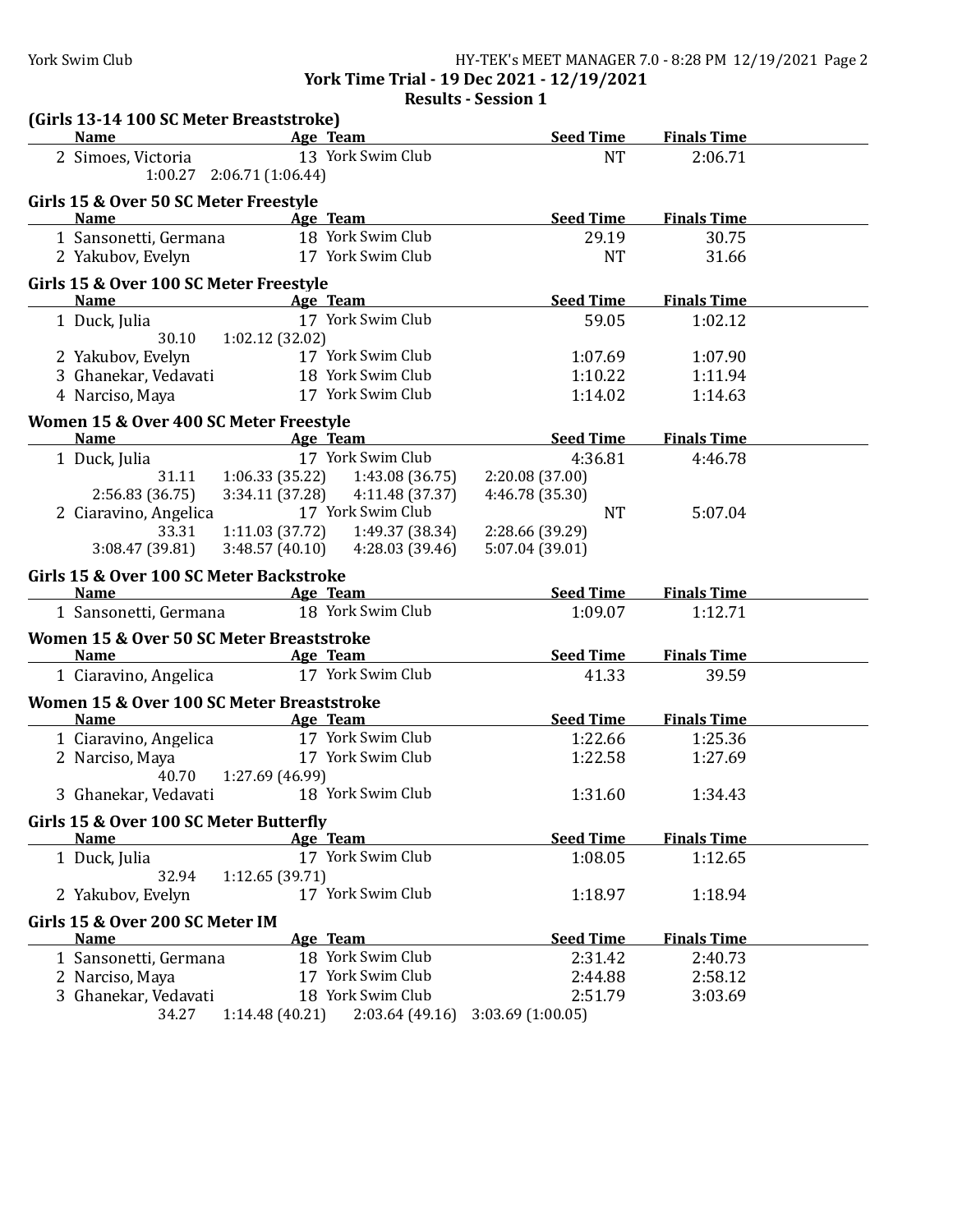## York Swim Club HY-TEK's MEET MANAGER 7.0 - 8:28 PM 12/19/2021 Page 3 **York Time Trial - 19 Dec 2021 - 12/19/2021**

**Results - Session 1** 

| Boys 10 & Under 200 SC Meter Freestyle               |                                                        |                              |                    |  |
|------------------------------------------------------|--------------------------------------------------------|------------------------------|--------------------|--|
| <b>Name</b>                                          | all Age Team                                           | <b>Seed Time</b>             | <b>Finals Time</b> |  |
| 1 Hurtado Diaz, Alex<br>45.16                        | 10 York Swim Club<br>1:38.44(53.28)<br>2:35.29 (56.85) | <b>NT</b><br>3:31.28 (55.99) | 3:31.28            |  |
| <b>Boys 10 &amp; Under 50 SC Meter Backstroke</b>    |                                                        |                              |                    |  |
| <b>Name</b>                                          | <b>Example 2</b> Age Team                              | <b>Seed Time</b>             | <b>Finals Time</b> |  |
| 1 Hurtado Diaz, Alex                                 | 10 York Swim Club                                      | 54.33                        | 50.21              |  |
| <b>Boys 10 &amp; Under 100 SC Meter Breaststroke</b> |                                                        |                              |                    |  |
| <b>Name</b>                                          | Age Team                                               | <b>Seed Time</b>             | <b>Finals Time</b> |  |
| 1 Hurtado Diaz, Alex                                 | 10 York Swim Club                                      | 2:28.31                      | 2:07.25            |  |
| <b>Boys 11-12 100 SC Meter Freestyle</b>             |                                                        |                              |                    |  |
| <b>Name</b>                                          | Age Team                                               | <b>Seed Time</b>             | <b>Finals Time</b> |  |
| 1 Lee, Jayden M                                      | 12 York Swim Club                                      | 1:35.83                      | 1:27.97            |  |
| Boys 11-12 200 SC Meter Freestyle                    |                                                        |                              |                    |  |
| <b>Name</b>                                          | Age Team                                               | <b>Seed Time</b>             | <b>Finals Time</b> |  |
| 1 Lee, Jayden M                                      | 12 York Swim Club                                      | 4:06.29                      | 3:31.15            |  |
| <b>Boys 11-12 50 SC Meter Breaststroke</b>           |                                                        |                              |                    |  |
| <b>Name</b>                                          | <b>Example 2</b> Age Team                              | <b>Seed Time</b>             | <b>Finals Time</b> |  |
| 1 Lee, Jayden M                                      | 12 York Swim Club                                      | 53.78                        | 52.18              |  |
| <b>Boys 13-14 50 SC Meter Freestyle</b>              |                                                        |                              |                    |  |
| <b>Name</b>                                          | Age Team                                               | <b>Seed Time</b>             | <b>Finals Time</b> |  |
| 1 Gencarelli, Christian                              | 13 York Swim Club                                      | 38.91                        | 38.78              |  |
| 2 Castro Mesquita, Mauricio                          | 13 York Swim Club                                      | 44.10                        | 40.68              |  |
| Boys 13-14 100 SC Meter Freestyle<br><b>Name</b>     | Age Team                                               | <b>Seed Time</b>             | <b>Finals Time</b> |  |
| 1 Luu, Jayden                                        | 14 York Swim Club                                      | 1:03.22                      | 1:02.01            |  |
| 2 Castro Mesquita, Mauricio                          | 13 York Swim Club                                      | 1:26.37                      | 1:27.07            |  |
| 3 Gencarelli, Christian                              | 13 York Swim Club                                      | 1:39.86                      | 1:27.75            |  |
| 41.50                                                | 1:27.75 (46.25)                                        |                              |                    |  |
| 4 Pham, MK                                           | 14 York Swim Club                                      | <b>NT</b>                    | 1:38.61            |  |
| Boys 13-14 400 SC Meter Freestyle                    |                                                        |                              |                    |  |
| <b>Name</b>                                          | Age Team                                               | <b>Seed Time</b>             | <b>Finals Time</b> |  |
| 1 Luu, Jayden                                        | 14 York Swim Club                                      | 5:20.65                      | 5:01.31            |  |
|                                                      | 31.73   1:07.94 (36.21)   1:45.76 (37.82)              | 2:24.29 (38.53)              |                    |  |
|                                                      | $3:03.32$ (39.03) $3:42.73$ (39.41) $4:21.82$ (39.09)  | 5:01.31 (39.49)              |                    |  |
| <b>Boys 13-14 50 SC Meter Backstroke</b>             |                                                        |                              |                    |  |
| <b>Name</b>                                          | Age Team                                               | <b>Seed Time</b>             | <b>Finals Time</b> |  |
| 1 Gencarelli, Christian                              | 13 York Swim Club                                      | 53.13                        | 47.44              |  |
| <b>Boys 13-14 50 SC Meter Breaststroke</b>           |                                                        |                              |                    |  |
| <b>Name</b>                                          | Age Team                                               | <b>Seed Time</b>             | <b>Finals Time</b> |  |
| 1 Pham, MK                                           | 14 York Swim Club                                      | 55.59                        | 52.72              |  |
| 2 Castro Mesquita, Mauricio                          | 13 York Swim Club                                      | 1:02.25                      | 59.30              |  |
| <b>Boys 13-14 50 SC Meter Butterfly</b>              |                                                        |                              |                    |  |
| <b>Name</b>                                          | Age Team                                               | <b>Seed Time</b>             | <b>Finals Time</b> |  |
| 1 Pearce, Connor                                     | 14 York Swim Club                                      | 31.62                        | 30.75              |  |